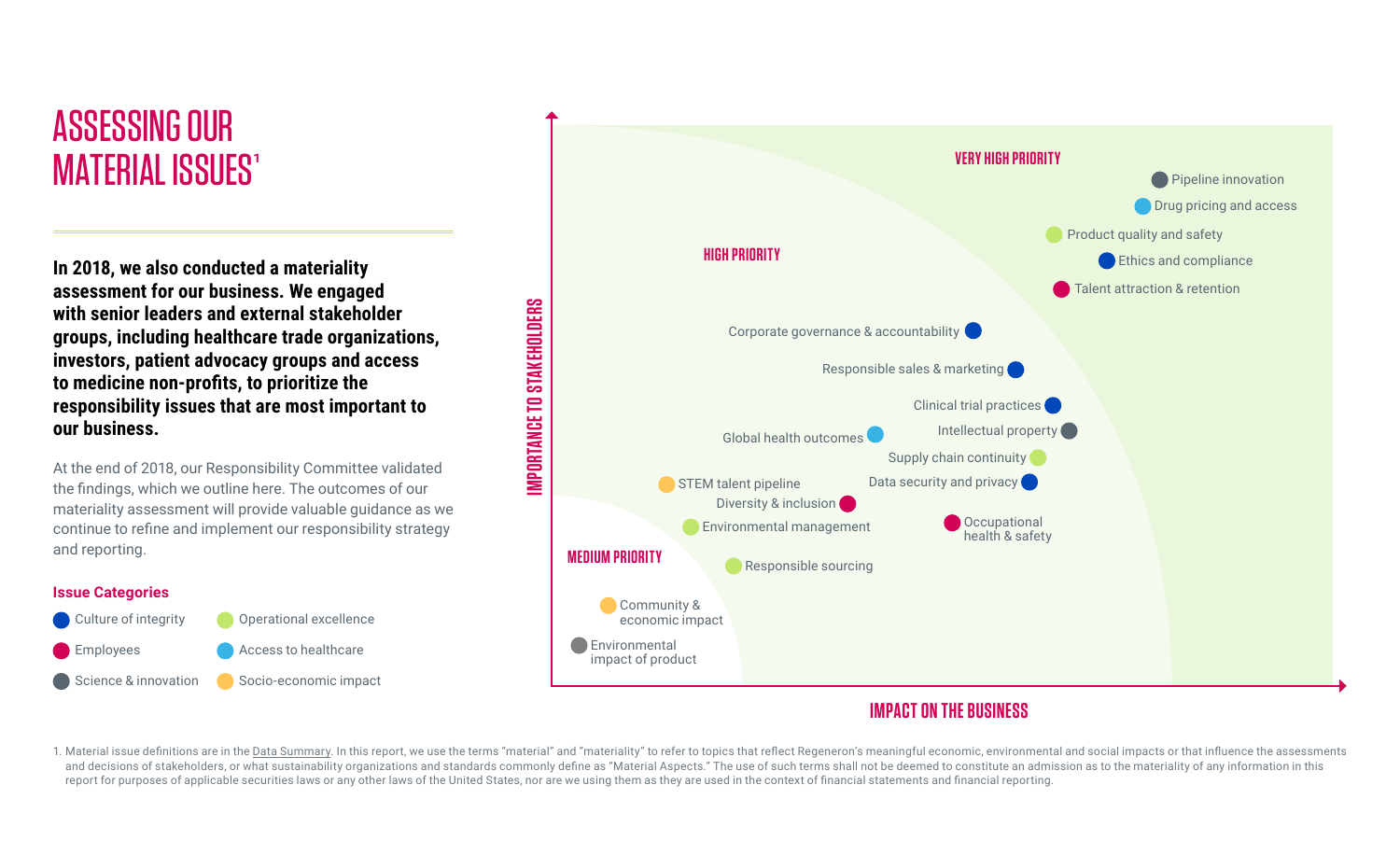## <span id="page-1-0"></span>MATERIALITY DEFINITIONS

|                                 | <b>Issue</b>                             | <b>Definition</b>                                                                                                       |
|---------------------------------|------------------------------------------|-------------------------------------------------------------------------------------------------------------------------|
| <b>Culture of integrity</b>     | <b>Clinical trial practices</b>          | Carrying out transparent and ethical conduct of clinical trials by having systems in place to ensure they are           |
|                                 |                                          | ethically administered, supervised and regulated.                                                                       |
|                                 | <b>Corporate governance &amp;</b>        | Maintaining high-quality governance systems and policies, covering areas such as oversight of ESG issues, board and     |
|                                 | accountability                           | executive management composition, executive compensation and succession planning.                                       |
|                                 | <b>Data security &amp; privacy</b>       | Ensuring the protection of personal or sensitive information that individuals and/or organizations submit to the        |
|                                 |                                          | company.                                                                                                                |
|                                 | <b>Ethics &amp; compliance</b>           | Having systems and policies in place to ensure the company behaves honestly and responsibly, and complies with all      |
|                                 |                                          | relevant laws, regulations and codes of conduct covering areas such as bribery & corruption, political advocacy, animal |
|                                 |                                          | welfare and anti-competitive practice regulations.                                                                      |
|                                 | <b>Responsible sales &amp; marketing</b> | Ethical and transparent communication, promotion and marketing and sales of a company's products and services.          |
|                                 |                                          |                                                                                                                         |
| <b>Employees</b>                | <b>Diversity &amp; inclusion</b>         | Foster a diverse workforce, ensuring equal opportunity for people of all backgrounds to join and advance at the         |
|                                 |                                          | company, as well as receive equal pay for equal work.                                                                   |
|                                 | <b>Occupational health &amp; safety</b>  | Ensuring the working environment is adequately maintained for worker safety and health.                                 |
|                                 | <b>Talent attraction &amp; retention</b> | Recruiting and engaging employees with skill sets required for the current and future success of the business and       |
|                                 |                                          | industry, with focus on areas such as training & development, compensation and employee well-being.                     |
|                                 |                                          |                                                                                                                         |
| <b>Science &amp; innovation</b> | <b>Environmental impact of product</b>   | Managing the direct and indirect impacts of the company's products on the environment throughout the product            |
|                                 |                                          | lifecycle, from design and development, to packaging and distribution, to product disposal.                             |
|                                 | <b>Intellectual property</b>             | Having systems in place for safeguarding trademarks, copyright, patents and designs, and for the prevention of illegal  |
|                                 |                                          | and uncredited iterations of these creations without proper attribution.                                                |
|                                 | <b>Pipeline innovation</b>               | Investing in innovation and research in order to fulfill unmet medical needs and create value for society through       |
|                                 |                                          | research & development productivity, long-term research & development investment and product innovation.                |